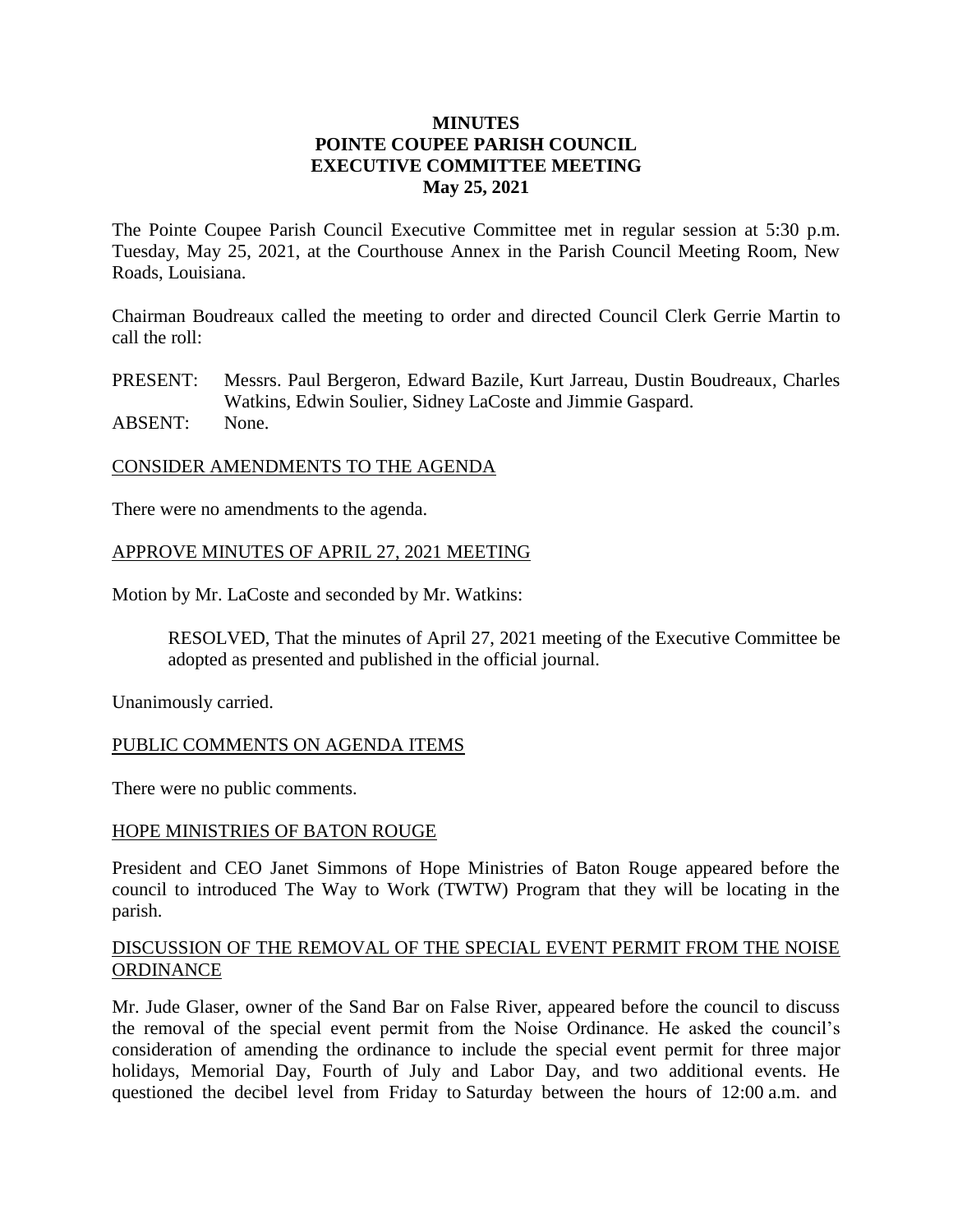# May 25, 2021 2

7:00 a.m., which is a 60 dba (normal speaking voice) and asked the council to consider increasing the decibels level for this time period. Chairman Boudreaux gave a brief summary of the amendments made to the ordinance in 2019 & 2020.

In closing, Mr. Glaser asked the council to consider raising the 60 & 90 decibels level and distance the measurements are taken.

# DISCUSSION OF APPRAISALS & SALE OF PROPERTIES ON CLEVELAND STREET & BALL PARK ROAD IN FORDOCHE

Parish President Major Thibaut reported on a parish owned recreation park that is not being utilized in Fordoche, and discussed the appraisals received for said properties on Cleveland Street and Ball Park Road. He reported the properties are no longer needed for parish use, and recommend they be sold. He commented on the revenues being used for future maintenance and improvements to recreation, and partner with the Town of Fordoche for improvements to their recreation park. He noted an ordinance will be needed to proceed with the sale of the properties.

Councilman Jarreau voiced his support of the sale and putting the funds into the recreation program.

# DISCUSSION OF A PROPOSED ORDINANCE TO AMEND AND REENACT CHAPTER 3 OF THE POINTE COUPEE PARISH CODE OF ORDINANCES, PERTAINING TO PERMITS FOR THE SALE OF ALCOHOLIC BEVERAGES

Chairman Boudreaux and Parish President Thibaut commented on the proposed ordinance to amend and reenact Chapter 3 of the Pointe Coupee Parish Code of Ordinances, pertaining to permits for the sale of alcoholic beverages in the parish. A public hearing and proposed adoption of the ordinance will be held at the council meeting on June 11, 2021.

DISCUSSION OF A PROPOSED ORDINANCE TO AMEND AND RE-ORDAIN CHAPTER 6 OF THE POINTE COUPEE PARISH CODE OF ORDINANCES TO AMEND PARAGRAPH E OF SECTION 6-27, PERTAINING TO THE PERMIT FOR THE CONSTRUCTION OF BUILDINGS AND OTHER STRUCTURES OVER FALSE RIVER

Chairman Boudreaux and Parish President Thibaut commented on the proposed ordinance to amend and re-ordain Chapter 6 of the Pointe Coupee Parish Code of Ordinances to amend Paragraph E of Section 6-27, pertaining to the permit for the construction of buildings and other structures over False River. The amendment is including a permit fee of \$75. A public hearing and proposed adoption of the ordinance will be held at the council meeting on June 11, 2021.

# A DISCUSSION OF A PROPOSED ORDINANCE TO AMEND AND REENACT CHAPTER 22 OF THE POINTE COUPEE PARISH CODE OF ORDINANCES, PERTAINING TO SUBDIVISIONS APPLICATIONS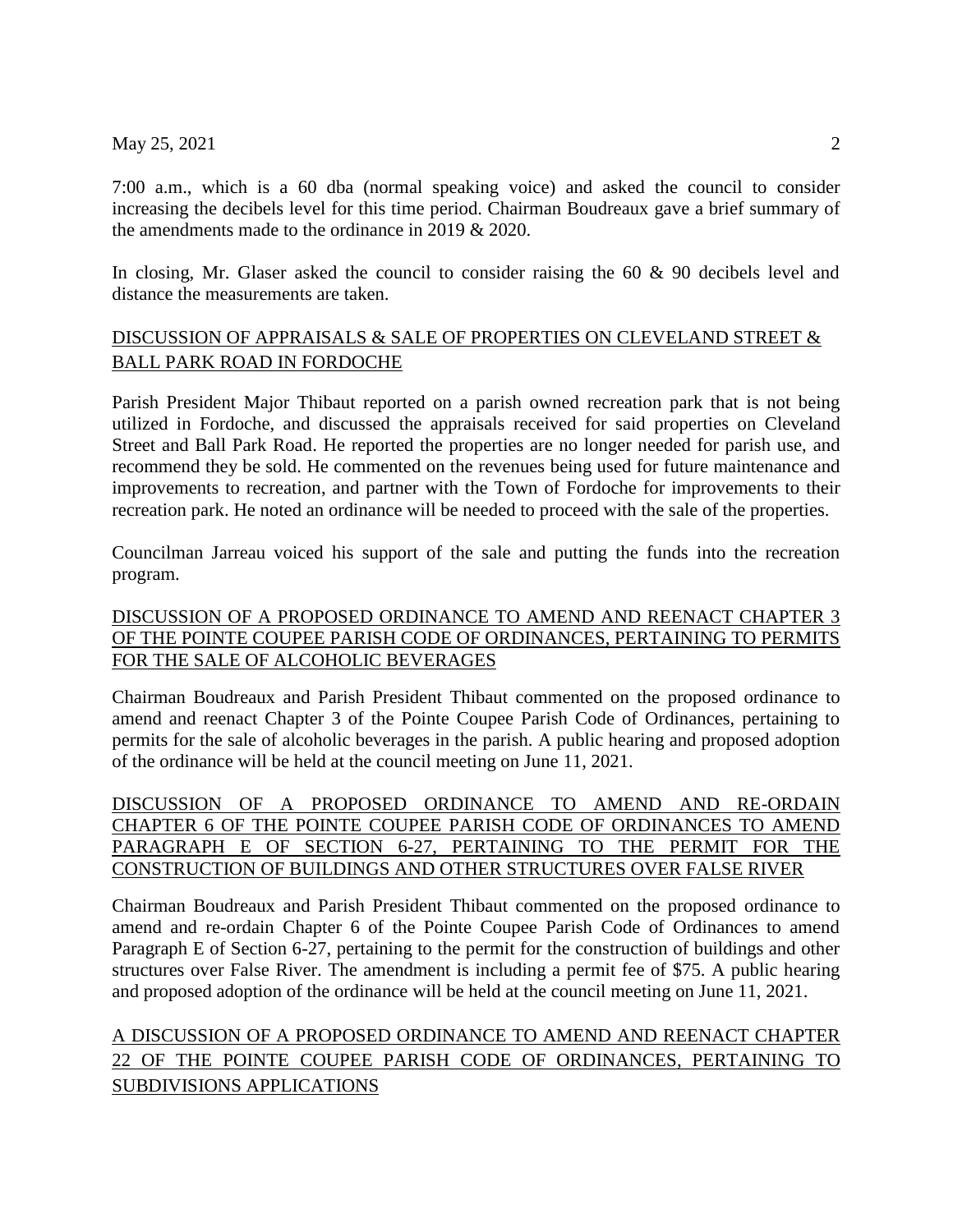### $\text{May } 25, 2021$  3

Chairman Boudreaux and Administrator Sal Genusa gave an overview of the proposed ordinance to amend and reenact Chapter 22 of the Pointe Coupee Parish Code of Ordinances, pertaining to subdivisions applications. A public hearing and proposed adoption of the ordinance will be held at the council meeting on June 11, 2021.

# DISCUSSION OF SUBDIVISION ORDINANCE RELATIVE TO VARIANCE REQUEST FOR SETBACKS PERTAINING TO LOTS ON FALSE RIVER, AND LOT SIZE

Chairman Boudreaux discussed the Subdivision Ordinance relative to variance request for setbacks pertaining to lots on False River, and possible need to amend the ordinance to prevent issuance of variances.

Planning & Zoning Commission Chairman Jim Beard gave a summary of the large request for issuance of variances, and granting variances for lots on False River by the commission.

Chairman Boudreaux and the committee agreed to review the ordinance to include language where no variances would be required and no appeals would be warranted.

The committee commended the Planning & Zoning Commission for their hard work and dedication to the parish.

Chairman Boudreaux commented on lot sizes and concerns about future development of subdivisions with small lots. There were lengthy discussions on this matter.

Public Works Director Nathan Cobb commented on the Subdivision Ordinance having been amended to address development of subdivisions in the parish.

## PARISH PRESIDENT'S REPORT/DEPARMENT UPDATES

Parish President Thibaut gave updates on the following:

Recreation programs and improvements at PC Rec; issuance of electrical/building permits; Courthouse Annex Building #2 renovations, and the relocation of the Registrar of Voters and New Roads Police Department into the building owned by the parish on Hospital Road; False River water lever is 18.3 and will open at 17.5; a bill passed in the legislature pertaining to the fire districts in the parish; Capital Outlay Funding and grants to fund drainage improvements projects, HVAC for Courthouse and Detention Center, replacement of bridge on Dickinson Road, and other bridge repairs in the parish; and improvements made to the gas system.

## ANNOUNCEMENTS, NOTICES, MEETINGS, ETC.

Chairman Boudreaux announced that the Planning and Zoning Commission has approved the proposed zoning maps, which will be presented to the council for their review and approval.